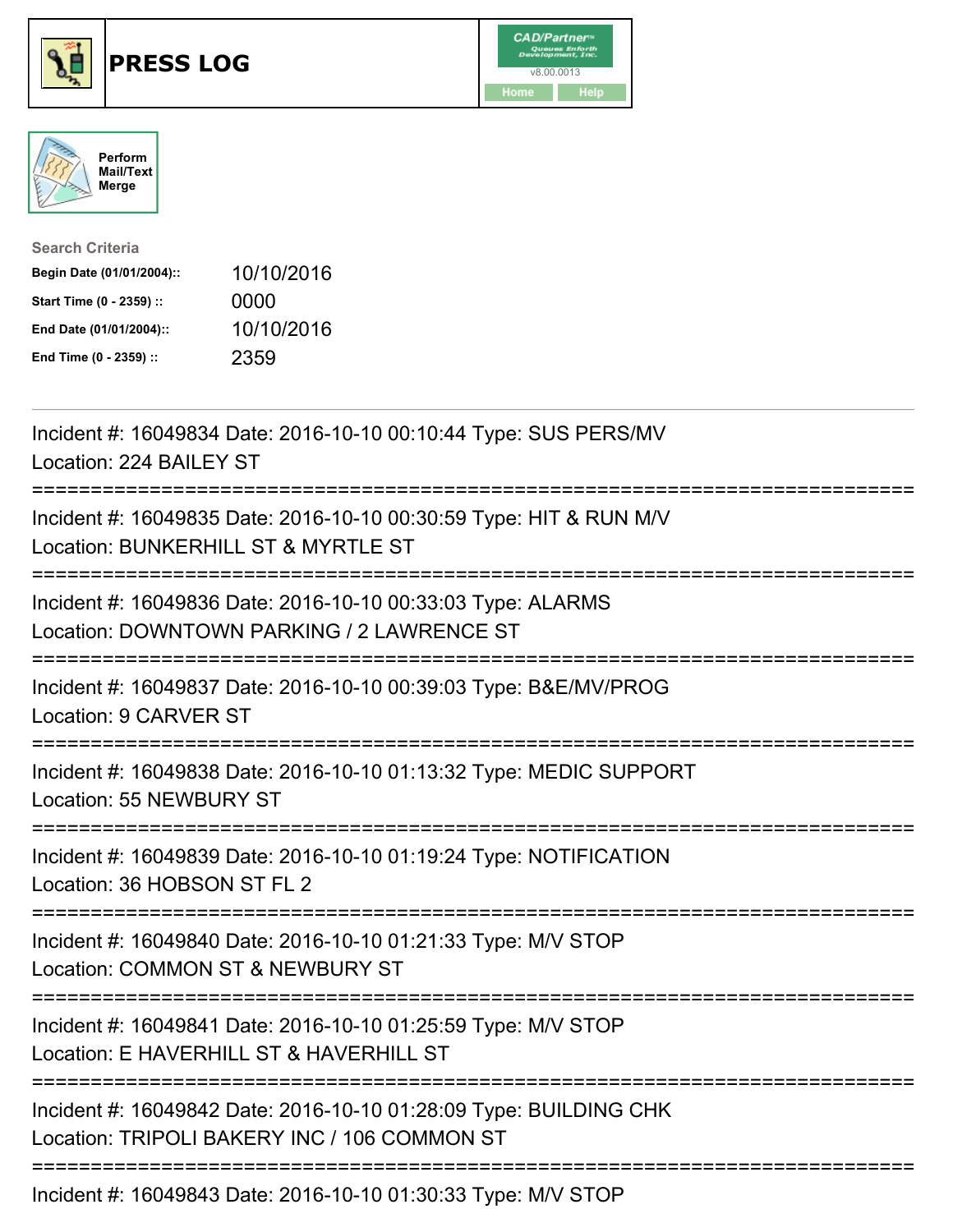| Location: E HAVERHILL ST & HOWARD ST<br>------------------------                                                              |
|-------------------------------------------------------------------------------------------------------------------------------|
| Incident #: 16049844 Date: 2016-10-10 01:35:24 Type: M/V STOP<br>Location: 57 E HAVERHILL ST                                  |
| Incident #: 16049845 Date: 2016-10-10 01:53:30 Type: M/V STOP<br>Location: JACKSON ST & OAK ST                                |
| Incident #: 16049846 Date: 2016-10-10 01:59:48 Type: BUILDING CHK<br>Location: 388 HAMPSHIRE ST                               |
| Incident #: 16049847 Date: 2016-10-10 02:02:36 Type: M/V STOP<br>Location: AMES ST & PEARL ST                                 |
| Incident #: 16049848 Date: 2016-10-10 02:05:25 Type: BUILDING CHK<br>Location: 28 JUNIPER ST                                  |
| Incident #: 16049849 Date: 2016-10-10 02:06:30 Type: M/V STOP<br>Location: MARKET ST & PARKER ST                              |
| Incident #: 16049850 Date: 2016-10-10 02:08:34 Type: BUILDING CHK<br>Location: 473 HAVERHILL ST<br>-------------------------- |
| Incident #: 16049851 Date: 2016-10-10 02:10:26 Type: DISORDERLY<br>Location: 163 PARK ST FL 1                                 |
| Incident #: 16049852 Date: 2016-10-10 02:10:56 Type: GANG<br>Location: SAM'S FOOD STORE / 389 BROADWAY                        |
| Incident #: 16049853 Date: 2016-10-10 02:35:10 Type: TRESPASSING<br>Location: TACO BELL / 79 WINTHROP AV                      |
| Incident #: 16049854 Date: 2016-10-10 02:42:58 Type: M/V STOP<br>Location: LAWRENCE ST & LOWELL ST                            |
| Incident #: 16049855 Date: 2016-10-10 02:51:55 Type: M/V STOP<br>Location: BUTLER ST & LYNCH ST                               |
| Incident #: 16049856 Date: 2016-10-10 02:52:16 Type: BUILDING CHK<br>Location: U-HAUL RENTAL / 375 BROADWAY                   |
| Incident #: 16049857 Date: 2016-10-10 02:58:42 Type: M/V STOP                                                                 |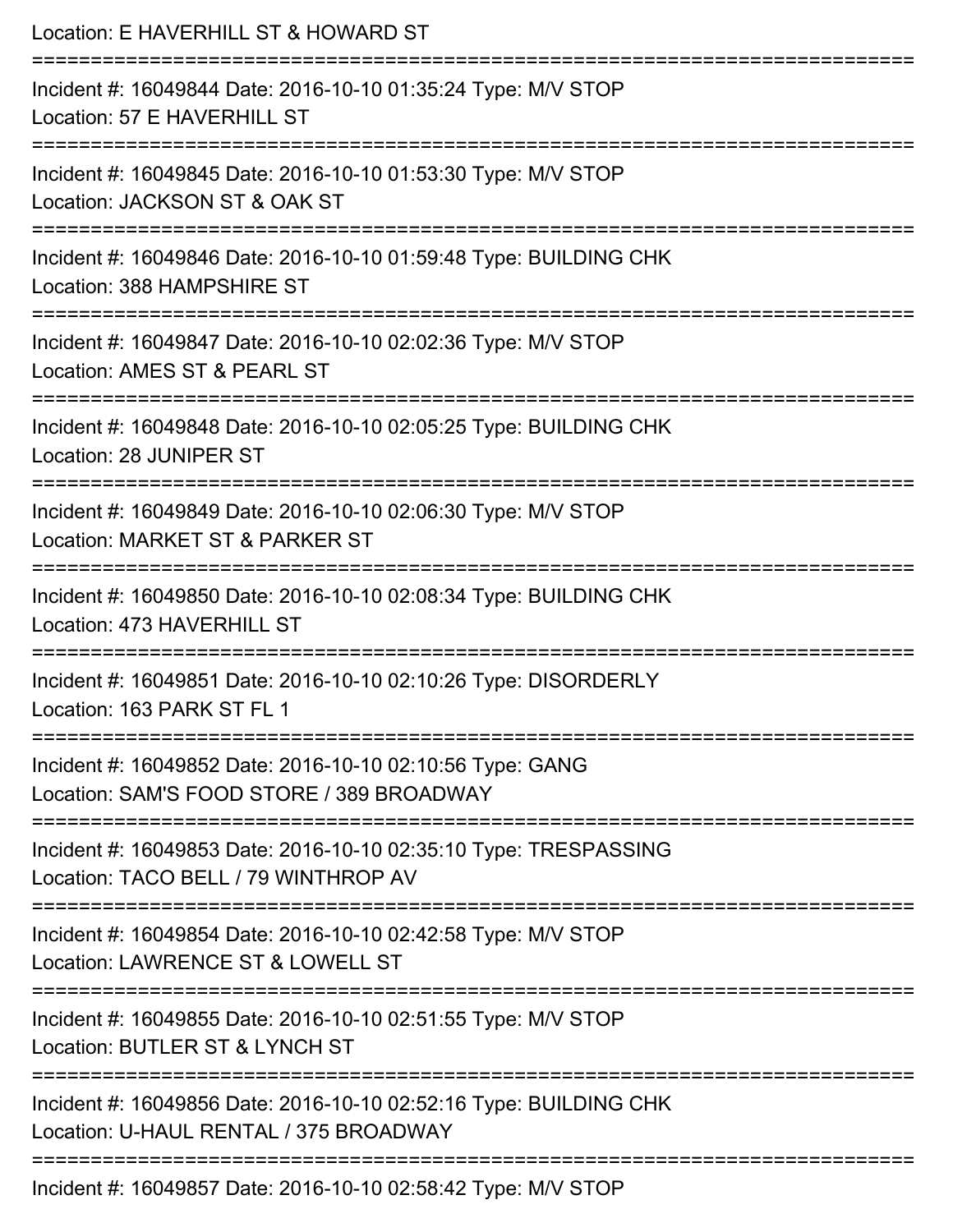| Incident #: 16049858 Date: 2016-10-10 03:00:44 Type: M/V STOP<br>Location: 560 BROADWAY                              |
|----------------------------------------------------------------------------------------------------------------------|
| Incident #: 16049859 Date: 2016-10-10 03:22:06 Type: BUILDING CHK<br><b>Location: 39 MANCHESTER ST</b>               |
| Incident #: 16049860 Date: 2016-10-10 03:27:20 Type: NOISE ORD<br>Location: 26 BAILEY ST FL 1                        |
| Incident #: 16049861 Date: 2016-10-10 03:29:31 Type: BUILDING CHK<br>Location: 262 ESSEX ST                          |
| Incident #: 16049862 Date: 2016-10-10 03:49:26 Type: BUILDING CHK<br>Location: TOP DONUT / 123 LAWRENCE ST           |
| Incident #: 16049863 Date: 2016-10-10 03:52:42 Type: UNWANTEDGUEST<br>Location: SEVEN ELEVEN / 370 BROADWAY          |
| Incident #: 16049864 Date: 2016-10-10 03:54:30 Type: BUILDING CHK<br>Location: GOMEZ MARKET / 294 PROSPECT ST        |
| Incident #: 16049865 Date: 2016-10-10 03:59:18 Type: M/V STOP<br><b>Location: PEMBERTON PARK</b>                     |
| Incident #: 16049866 Date: 2016-10-10 04:00:20 Type: BUILDING CHK<br>Location: 235 WINTHROP AV                       |
| Incident #: 16049867 Date: 2016-10-10 04:47:18 Type: STOL/MV/PAS<br>Location: 383 LOWELL ST<br>===================== |
| Incident #: 16049868 Date: 2016-10-10 04:55:44 Type: ALARM/BURG<br>Location: KEY POLYMER / 17 SHEPARD ST             |
| Incident #: 16049869 Date: 2016-10-10 05:31:15 Type: BUILDING CHK<br>Location: 7 BROADWAY                            |
| Incident #: 16049870 Date: 2016-10-10 05:48:41 Type: ALARM/MV<br>Location: 490 HAMPSHIRE ST #15                      |
| Incident #: 16049871 Date: 2016-10-10 06:04:15 Type: DISABLED MV                                                     |

 $\ldots$  .  $\vdots$   $\vdots$   $\vdots$   $\vdots$   $\vdots$   $\vdots$   $\vdots$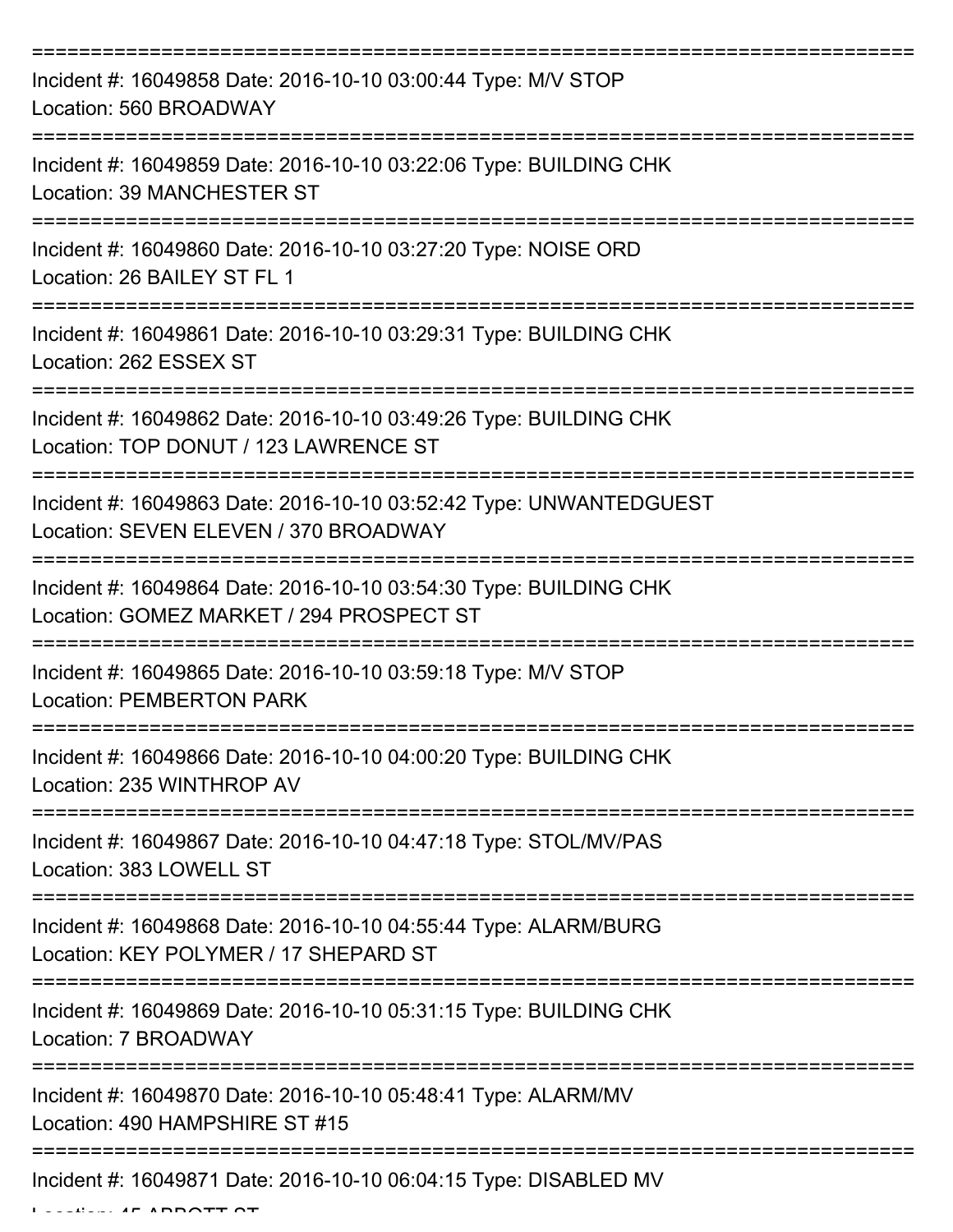| Incident #: 16049872 Date: 2016-10-10 06:06:58 Type: UNWANTEDGUEST<br>Location: 32 BRADFORD ST FL 3                    |
|------------------------------------------------------------------------------------------------------------------------|
| Incident #: 16049873 Date: 2016-10-10 07:35:07 Type: M/V STOP<br>Location: BROADWAY & LOWELL ST                        |
| Incident #: 16049874 Date: 2016-10-10 07:35:42 Type: M/V STOP<br>Location: ANDOVER ST & WINTHROP AV                    |
| Incident #: 16049875 Date: 2016-10-10 07:38:21 Type: ALARMS<br>Location: 200 COMMON ST                                 |
| Incident #: 16049876 Date: 2016-10-10 07:38:36 Type: M/V STOP<br>Location: BROADWAY & VALLEY ST                        |
| Incident #: 16049877 Date: 2016-10-10 07:40:20 Type: M/V STOP<br>Location: BRADFORD ST & BROADWAY                      |
| Incident #: 16049878 Date: 2016-10-10 07:44:25 Type: TOW OF M/V<br>Location: 310 WATER ST                              |
| Incident #: 16049879 Date: 2016-10-10 07:53:21 Type: HIT & RUN M/V<br>Location: 693 ESSEX ST                           |
| Incident #: 16049881 Date: 2016-10-10 07:54:39 Type: ALARMS<br>Location: 7 SALEM ST                                    |
| Incident #: 16049880 Date: 2016-10-10 07:55:05 Type: ALARMS<br>Location: NEW ENGLAND CONF UNITED METHOD / 276 ESSEX ST |
| Incident #: 16049882 Date: 2016-10-10 08:13:17 Type: CLOSE STREET<br>Location: ANDOVER ST & PARKER ST                  |
| Incident #: 16049883 Date: 2016-10-10 08:14:21 Type: CLOSE STREET<br>Location: AMHERST ST & CASTLE ST                  |
| Incident #: 16049884 Date: 2016-10-10 08:16:07 Type: ALARMS<br>Location: COMMUNITY DAYCARE / 190 HAMPSHIRE ST          |
| Incident #: 16049885 Date: 2016-10-10 08:29:28 Type: ALARMS                                                            |

Location: COOD SHEDADD / 412 HAMPSHIDE ST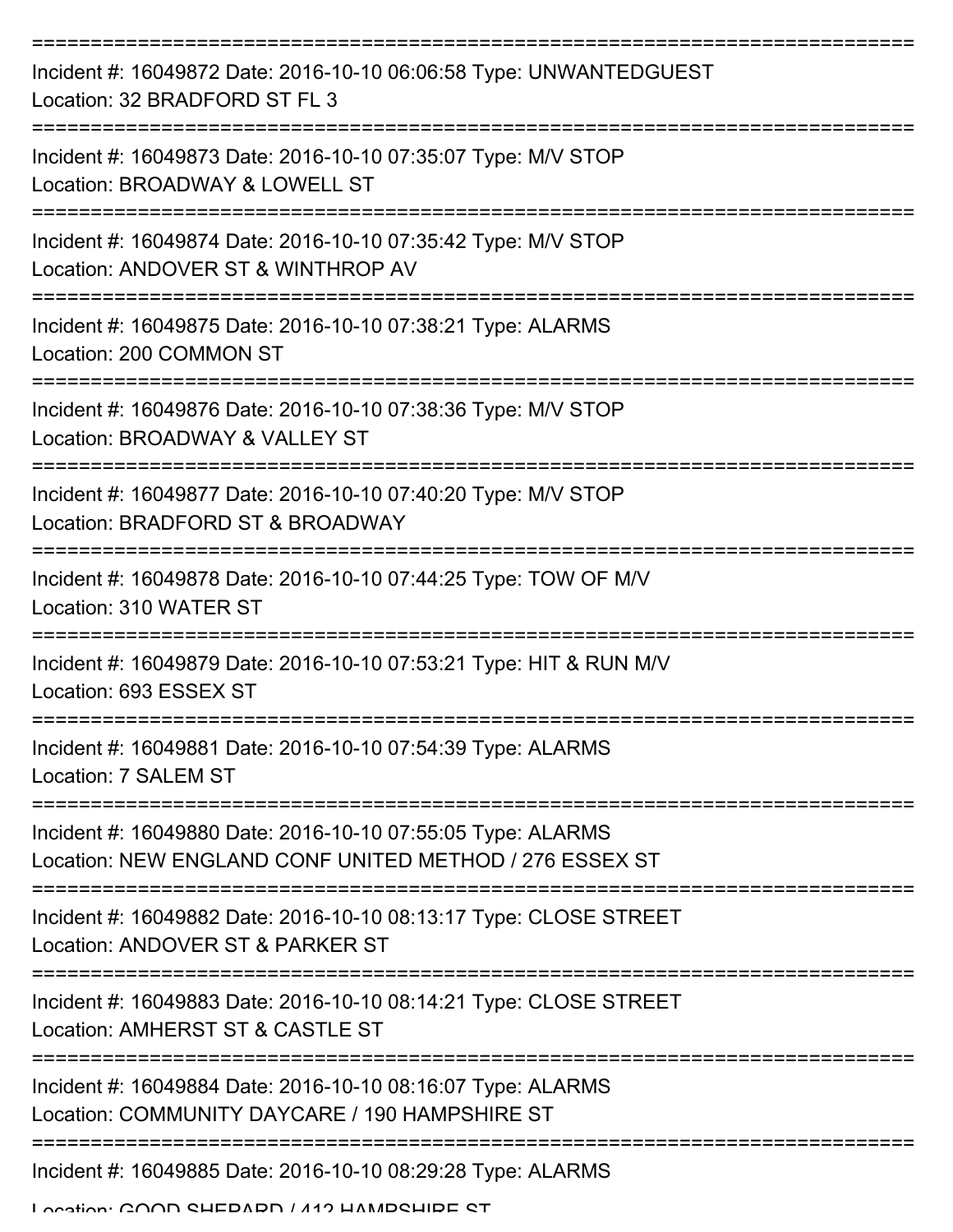| Incident #: 16049886 Date: 2016-10-10 08:44:05 Type: M/V STOP<br>Location: BROADWAY & WATER ST                                                  |
|-------------------------------------------------------------------------------------------------------------------------------------------------|
| Incident #: 16049887 Date: 2016-10-10 08:46:23 Type: M/V STOP<br>Location: BROADWAY & WATER ST                                                  |
| Incident #: 16049888 Date: 2016-10-10 08:56:13 Type: SUS PERS/MV<br>Location: 4 STEVENS AV                                                      |
| Incident #: 16049889 Date: 2016-10-10 09:10:02 Type: MAL DAMAGE<br>Location: 1 MERRIMACK VIEW CT                                                |
| Incident #: 16049890 Date: 2016-10-10 09:11:56 Type: ALARM/BURG<br>Location: M&J MULTISERVICES / 349 LAWRENCE ST<br>=========================== |
| Incident #: 16049891 Date: 2016-10-10 09:15:45 Type: PARK & WALK<br>Location: BRADFORD ST & BROADWAY                                            |
| Incident #: 16049892 Date: 2016-10-10 09:24:51 Type: M/V STOP<br>Location: 312SG1 / LAWRENCE ST & PARK ST                                       |
| Incident #: 16049893 Date: 2016-10-10 09:27:22 Type: M/V STOP<br>Location: ERVING AV & HAMPSHIRE ST                                             |
| Incident #: 16049894 Date: 2016-10-10 09:35:33 Type: MAL DAMAGE<br>Location: FLORENCE AV & HAVERHILL ST                                         |
| Incident #: 16049895 Date: 2016-10-10 09:47:34 Type: M/V STOP<br>Location: BRADFORD ST & FRANKLIN ST                                            |
| Incident #: 16049896 Date: 2016-10-10 09:51:07 Type: COURT DOC SERVE<br>Location: 1 GENERAL ST #474 FL 4                                        |
| Incident #: 16049897 Date: 2016-10-10 09:59:30 Type: INVESTIGATION<br>Location: 67 ERVING AVE                                                   |
| Incident #: 16049898 Date: 2016-10-10 10:09:18 Type: ALARM/BURG<br>Location: 291 WATER ST                                                       |
| Incident #: 16049899 Date: 2016-10-10 10:11:37 Type: UNWANTEDGUEST<br>Location: 434 HAMPSHIRE ST                                                |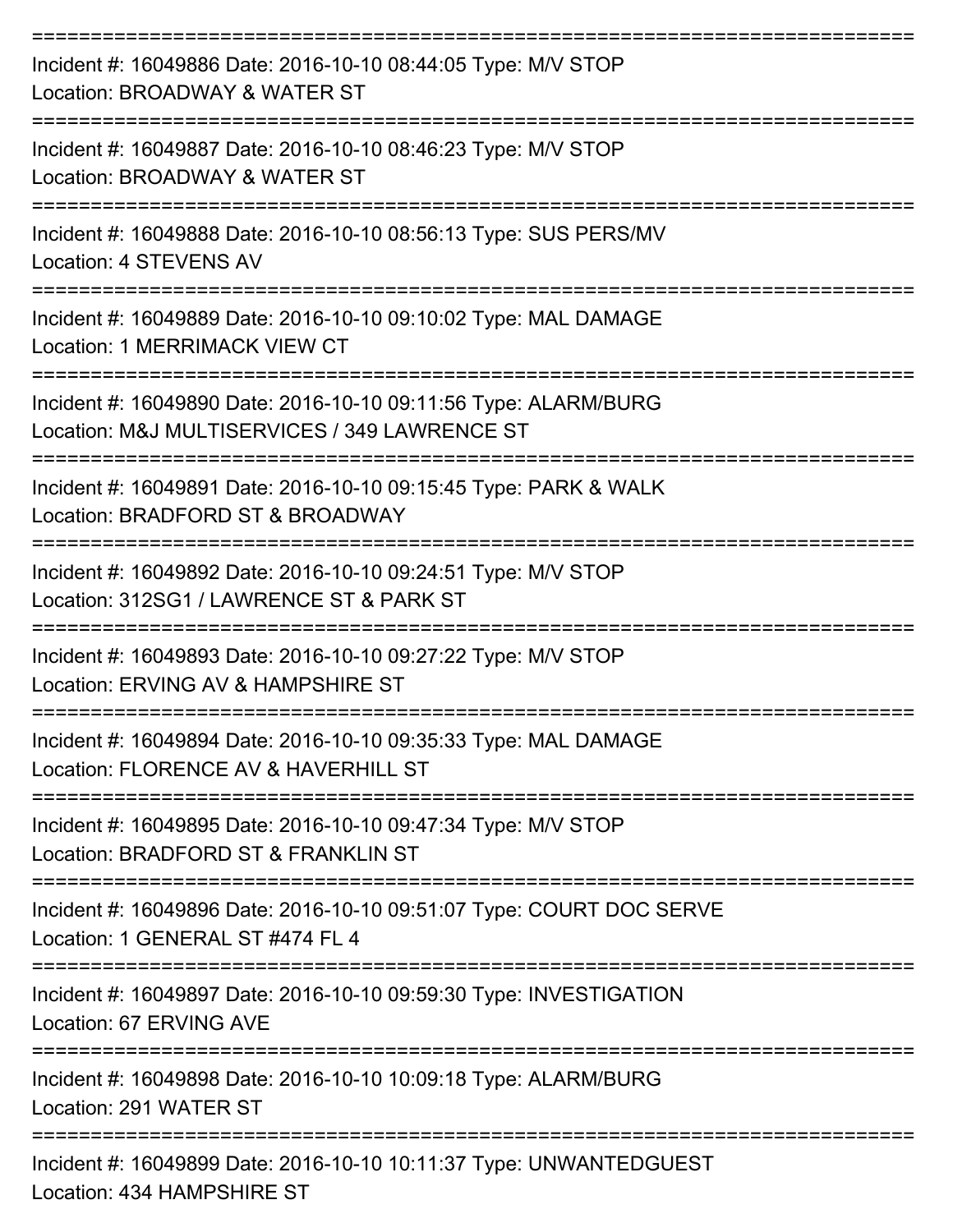| Incident #: 16049900 Date: 2016-10-10 10:25:05 Type: DRUG OVERDOSE<br>Location: 64 MARGIN ST FL 3                     |
|-----------------------------------------------------------------------------------------------------------------------|
| Incident #: 16049901 Date: 2016-10-10 10:38:13 Type: MAL DAMAGE<br>Location: 21 LAWRENCE ST                           |
| Incident #: 16049902 Date: 2016-10-10 10:39:59 Type: DOMESTIC/PAST<br>Location: 11 BUNKERHILL ST                      |
| Incident #: 16049903 Date: 2016-10-10 10:48:03 Type: B&E/PROG<br>Location: 15 ELM ST                                  |
| Incident #: 16049904 Date: 2016-10-10 11:01:12 Type: NOISE ORD<br>Location: HAFFNER'S GAS STATION / 69 PARKER ST      |
| Incident #: 16049905 Date: 2016-10-10 11:33:42 Type: SUS PERS/MV<br>Location: 7 WYMAN ST                              |
| Incident #: 16049906 Date: 2016-10-10 11:37:17 Type: DOMESTIC/PAST<br>Location: 95 WEARE ST FL 3                      |
| Incident #: 16049907 Date: 2016-10-10 11:54:31 Type: AUTO ACC/UNK PI<br>Location: GARDEN ST & UNION ST                |
| Incident #: 16049908 Date: 2016-10-10 12:01:35 Type: CK WELL BEING<br>Location: 15 ODILE CT                           |
| Incident #: 16049909 Date: 2016-10-10 12:05:39 Type: BUILDING CHK<br>Location: 44 NESMITH ST                          |
| Incident #: 16049910 Date: 2016-10-10 13:03:10 Type: ALARM/BURG<br>Location: LAWRENCE FAMILY DEVELOPMENT / 34 WEST ST |
| Incident #: 16049911 Date: 2016-10-10 13:07:04 Type: KEEP PEACE<br>Location: 629 HAVERHILL ST                         |
| Incident #: 16049912 Date: 2016-10-10 13:09:34 Type: LARCENY/PAST<br>Location: 700 ESSEX ST                           |
| Incident #: 16049913 Date: 2016-10-10 13:51:51 Type: AUTO ACC/NO PI<br>Location: ANDOVER ST & S BROADWAY              |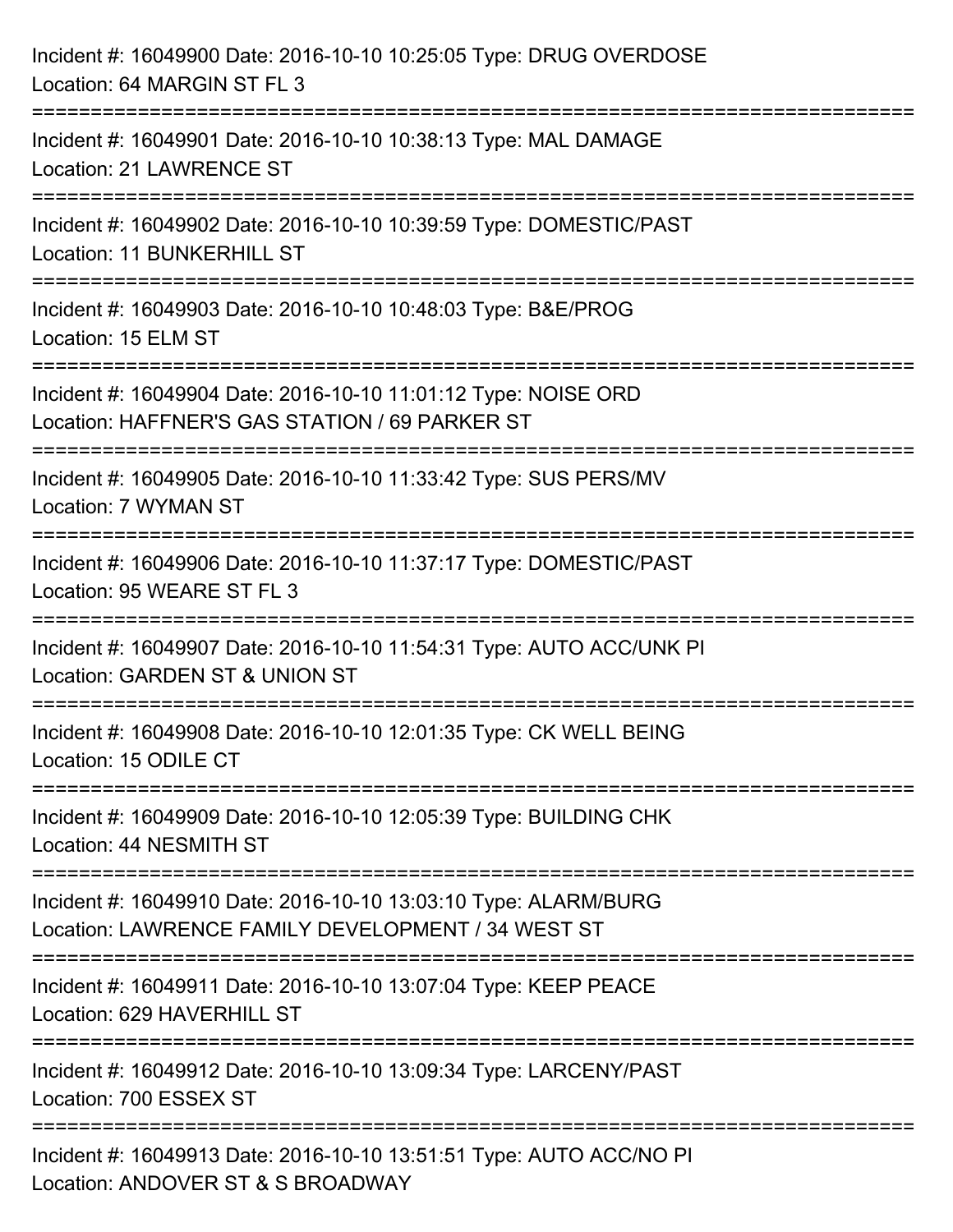| Incident #: 16049914 Date: 2016-10-10 13:53:16 Type: M/V STOP<br>Location: 205 BROADWAY                                 |
|-------------------------------------------------------------------------------------------------------------------------|
| Incident #: 16049915 Date: 2016-10-10 13:55:23 Type: INVEST CONT<br>Location: 57 ERVING AV                              |
| Incident #: 16049916 Date: 2016-10-10 13:57:03 Type: M/V STOP<br>Location: 205 BROADWAY                                 |
| Incident #: 16049917 Date: 2016-10-10 13:57:52 Type: M/V STOP<br>Location: 205 BROADWAY                                 |
| Incident #: 16049918 Date: 2016-10-10 13:58:31 Type: M/V STOP<br>Location: 205 BROADWAY                                 |
| Incident #: 16049919 Date: 2016-10-10 13:58:48 Type: M/V STOP<br>Location: 205 BROADWAY                                 |
| Incident #: 16049920 Date: 2016-10-10 13:59:05 Type: M/V STOP<br>Location: BROADWAY & LOWELL ST                         |
| Incident #: 16049921 Date: 2016-10-10 13:59:51 Type: M/V STOP<br>Location: BROADWAY & LOWELL ST                         |
| Incident #: 16049922 Date: 2016-10-10 14:01:51 Type: ALARM/BURG<br>Location: 242 HAMPSHIRE ST                           |
| Incident #: 16049923 Date: 2016-10-10 14:02:50 Type: M/V STOP<br>Location: BROADWAY & LOWELL ST                         |
| Incident #: 16049924 Date: 2016-10-10 14:04:40 Type: M/V STOP<br>Location: BROADWAY & LOWELL ST                         |
| Incident #: 16049925 Date: 2016-10-10 14:20:43 Type: WARRANT SERVE<br>Location: 22 SPRINGFIELD ST                       |
| Incident #: 16049926 Date: 2016-10-10 14:23:27 Type: MAL DAMG PROG<br>Location: RIVERWALK PROPERTIES / 280 MERRIMACK ST |
| Incident #: 16049927 Date: 2016-10-10 15:04:59 Type: SUS PERS/MV<br>Location: WEST ST PARK / null                       |

===========================================================================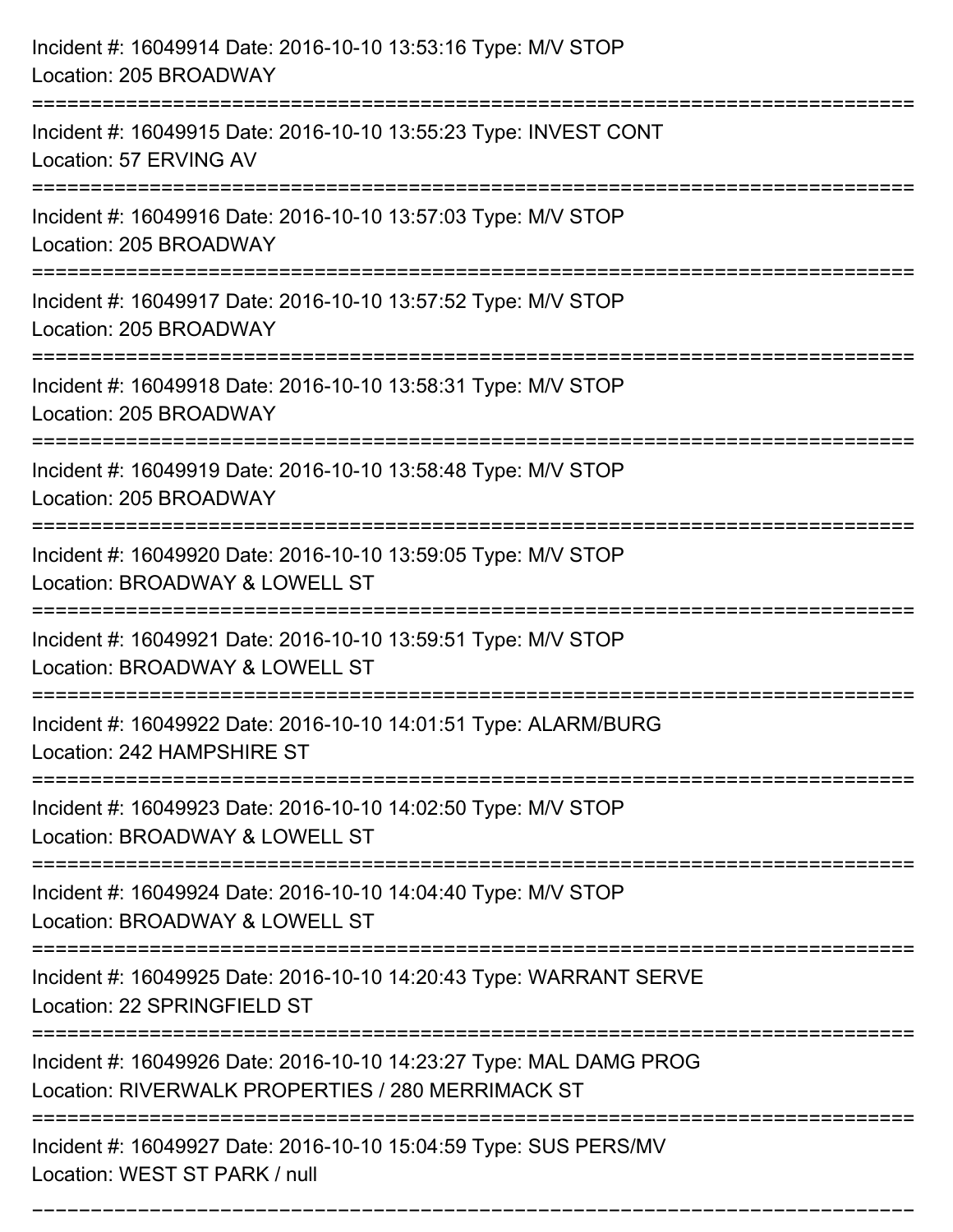| Incident #: 16049928 Date: 2016-10-10 15:07:27 Type: ALARM/BURG<br>Location: OHA STADIUM CTS / 179 OSGOOD ST                 |
|------------------------------------------------------------------------------------------------------------------------------|
| Incident #: 16049929 Date: 2016-10-10 15:10:53 Type: 911 HANG UP<br>Location: BURGER KING / 187 BROADWAY                     |
| Incident #: 16049930 Date: 2016-10-10 15:25:46 Type: HIT & RUN M/V<br>Location: 119 WILLOW ST                                |
| Incident #: 16049931 Date: 2016-10-10 15:38:58 Type: AUTO ACC/NO PI<br>Location: LAWRENCE ST & MARION AV                     |
| Incident #: 16049932 Date: 2016-10-10 15:40:53 Type: AUTO ACC/PED<br>Location: NEW BALANCE ATHLETIC SHOE CORP / 5 S UNION ST |
| Incident #: 16049933 Date: 2016-10-10 15:47:04 Type: DISTURBANCE<br>Location: 244 BROADWAY                                   |
| Incident #: 16049934 Date: 2016-10-10 15:49:25 Type: ASSIST FIRE<br>Location: 176 JACKSON ST FL 4                            |
| Incident #: 16049935 Date: 2016-10-10 16:07:38 Type: M/V STOP<br>Location: ARLINGTON ST & WILLOW ST                          |
| Incident #: 16049936 Date: 2016-10-10 16:19:49 Type: ALARM/BURG<br>Location: SANTIAGO RESD / 22 PACKARD ST                   |
| Incident #: 16049937 Date: 2016-10-10 16:25:35 Type: NOTIFICATION<br>Location: 135 EXETER ST FL 3                            |
| Incident #: 16049938 Date: 2016-10-10 16:49:21 Type: ALARM/BURG<br>Location: GOOD SHEPPARD / 412 HAMPSHIRE ST                |
| Incident #: 16049939 Date: 2016-10-10 17:08:27 Type: SUS PERS/MV<br>Location: 17 FRONT ST                                    |
| Incident #: 16049940 Date: 2016-10-10 17:17:32 Type: NOISE ORD<br>Location: 69 PARKER ST                                     |
| Incident #: 16049941 Date: 2016-10-10 17:21:33 Type: WOMAN DOWN<br>Location: 45 BROADWAY                                     |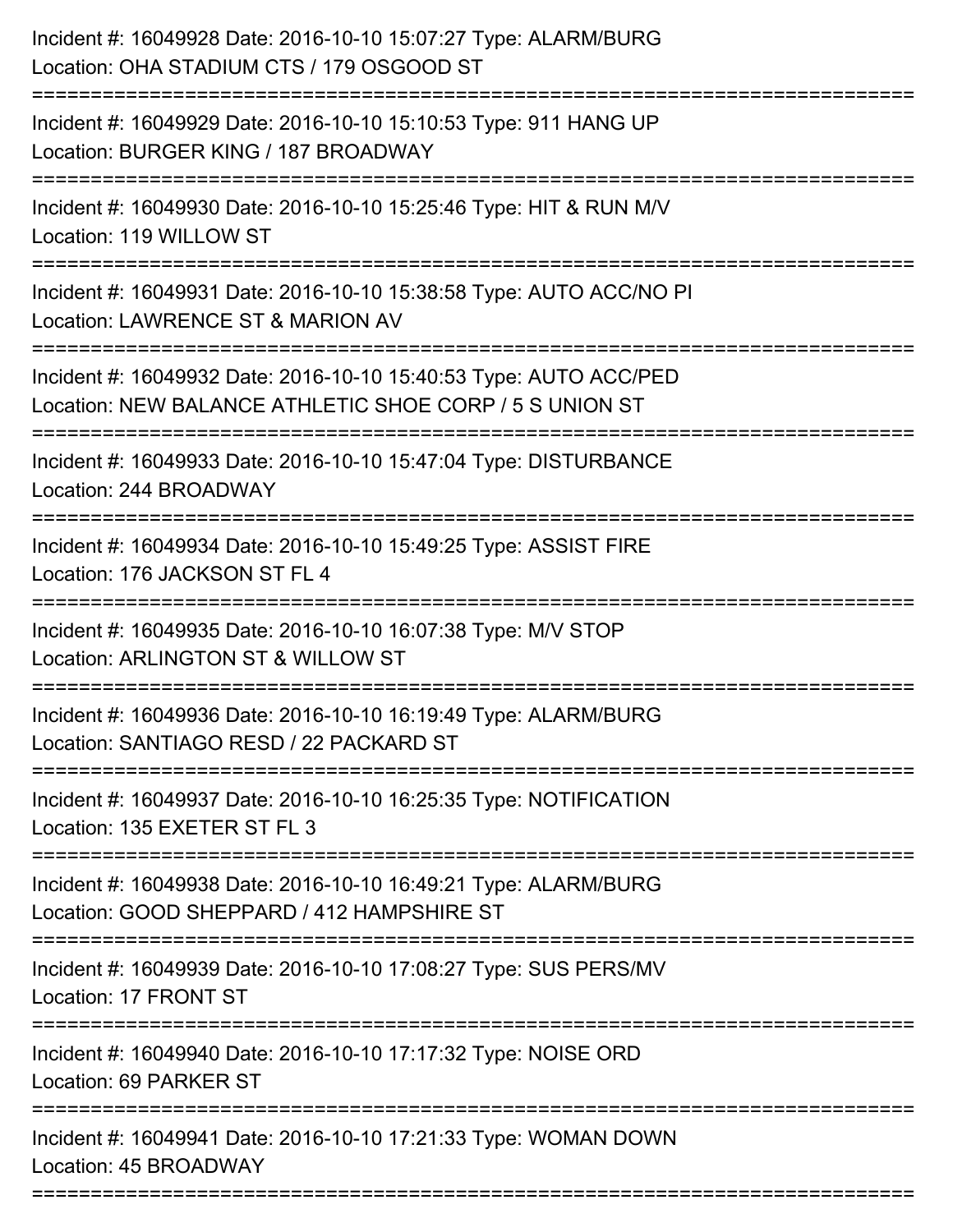Location: N PARISH RD

| Incident #: 16049943 Date: 2016-10-10 17:38:17 Type: NOISE ORD<br>Location: HAFFNER'S GAS STATION / 69 PARKER ST     |
|----------------------------------------------------------------------------------------------------------------------|
| Incident #: 16049944 Date: 2016-10-10 17:38:43 Type: DISTURBANCE<br>Location: 1 OAKLAND RD                           |
| Incident #: 16049945 Date: 2016-10-10 17:39:41 Type: SUS PERS/MV<br>Location: 3 SUMNER AV                            |
| Incident #: 16049946 Date: 2016-10-10 17:42:56 Type: MISSING PERS<br>Location: 192 BRUCE ST                          |
| =================<br>Incident #: 16049947 Date: 2016-10-10 17:45:38 Type: M/V STOP<br>Location: BROADWAY & COMMON ST |
| Incident #: 16049948 Date: 2016-10-10 17:51:35 Type: M/V STOP<br>Location: 242 HAMPSHIRE ST                          |
| Incident #: 16049949 Date: 2016-10-10 18:04:35 Type: CK WELL BEING<br>Location: 82 INMAN ST                          |
| Incident #: 16049950 Date: 2016-10-10 18:06:33 Type: M/V STOP<br>Location: 350 HAVERHILL ST                          |
| Incident #: 16049951 Date: 2016-10-10 18:08:16 Type: ALARM/BURG<br>Location: LAWRENCE MASONIC LODGE / 43 JACKSON ST  |
| Incident #: 16049952 Date: 2016-10-10 18:22:25 Type: AUTO ACC/NO PI<br>Location: 30 FOSTER ST                        |
| Incident #: 16049953 Date: 2016-10-10 18:54:51 Type: M/V STOP<br>Location: 19 INMAN ST                               |
| Incident #: 16049954 Date: 2016-10-10 19:04:18 Type: M/V STOP<br>Location: ELM ST & WHITE ST                         |
| Incident #: 16049955 Date: 2016-10-10 19:14:31 Type: DISTURBANCE<br>Location: 46 PERRY AV                            |
|                                                                                                                      |

Incident #: 16049956 Date: 2016 10 10 19:20:15 Type: B&E/PAST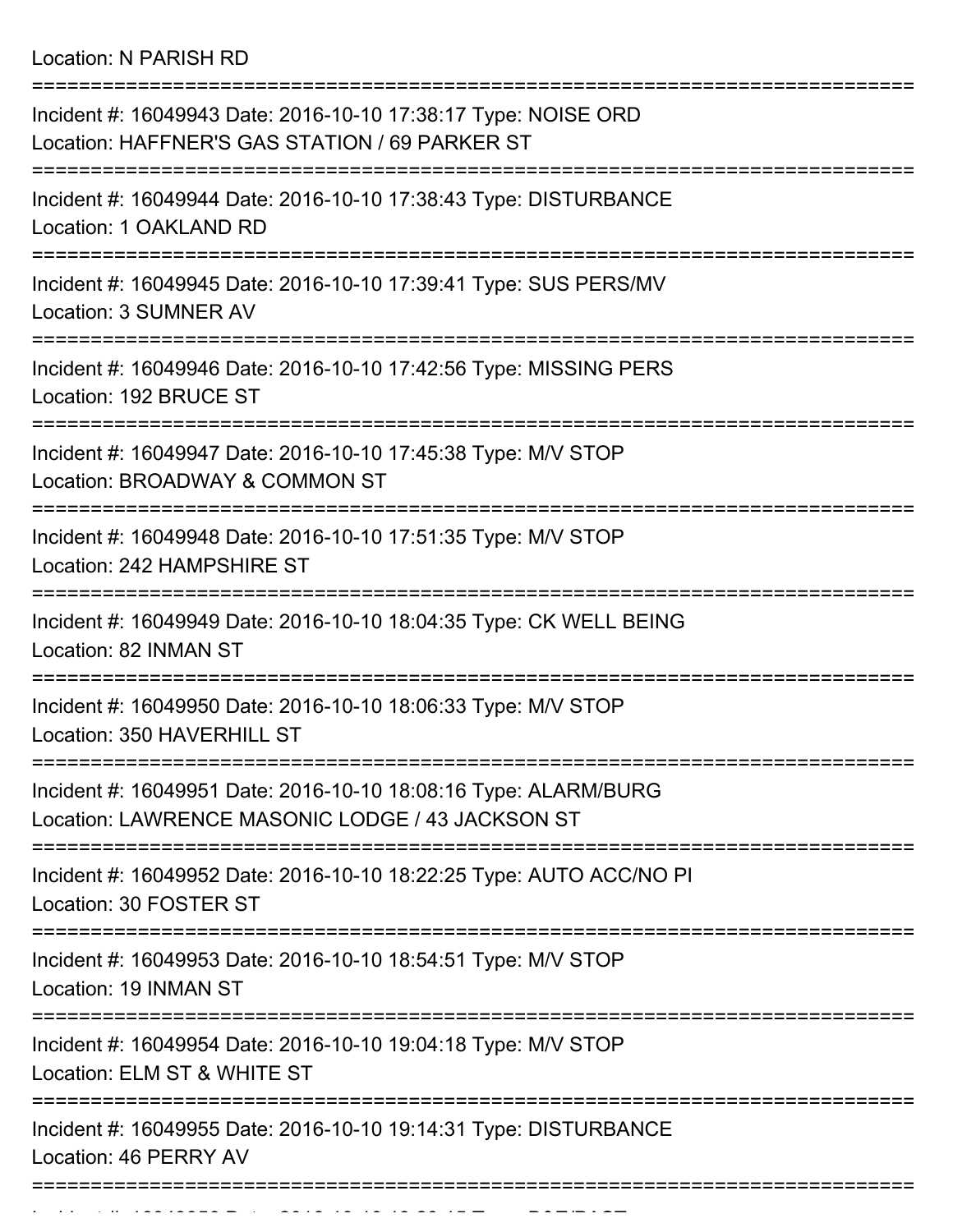Location: 340 HAVERHILL ST FL 1

| Incident #: 16049957 Date: 2016-10-10 19:38:56 Type: DISTURBANCE<br>Location: 85 OAK ST                         |
|-----------------------------------------------------------------------------------------------------------------|
| Incident #: 16049958 Date: 2016-10-10 19:52:50 Type: UNWANTEDGUEST<br>Location: SAM'S FOOD STORE / 389 BROADWAY |
| Incident #: 16049959 Date: 2016-10-10 20:03:14 Type: UNWANTEDGUEST<br>Location: SEVEN ELEVEN / 370 BROADWAY     |
| Incident #: 16049960 Date: 2016-10-10 20:05:26 Type: B&E/PAST<br>Location: 69 ERVING AV FL 1                    |
| Incident #: 16049961 Date: 2016-10-10 20:10:14 Type: AUTO ACC/NO PI<br>Location: JACKSON ST & OAK ST            |
| Incident #: 16049962 Date: 2016-10-10 20:31:37 Type: VIO CITY ORD<br>Location: ALMA ST & ERVING AV              |
| Incident #: 16049963 Date: 2016-10-10 20:40:55 Type: DRUG OVERDOSE<br>Location: 510 ESSEX ST #5 FL 1            |
| Incident #: 16049964 Date: 2016-10-10 20:53:52 Type: UNKNOWN PROB<br>Location: 67 WEST ST FL 2                  |
| Incident #: 16049965 Date: 2016-10-10 20:59:46 Type: ALARM/BURG<br>Location: 183 HAVERHILL ST                   |
| Incident #: 16049966 Date: 2016-10-10 21:11:30 Type: UNWANTEDGUEST<br>Location: SEVEN ELEVEN / 370 BROADWAY     |
| Incident #: 16049967 Date: 2016-10-10 21:15:44 Type: B&E/PAST<br>Location: 69 ERVING AV                         |
| Incident #: 16049968 Date: 2016-10-10 21:23:37 Type: UNWANTEDGUEST<br>Location: 6 OAK ST FL 1                   |
| Incident #: 16049969 Date: 2016-10-10 21:26:47 Type: ALARM/BURG<br>Location: FROST SCHOOL / 33 HAMLET ST        |
|                                                                                                                 |